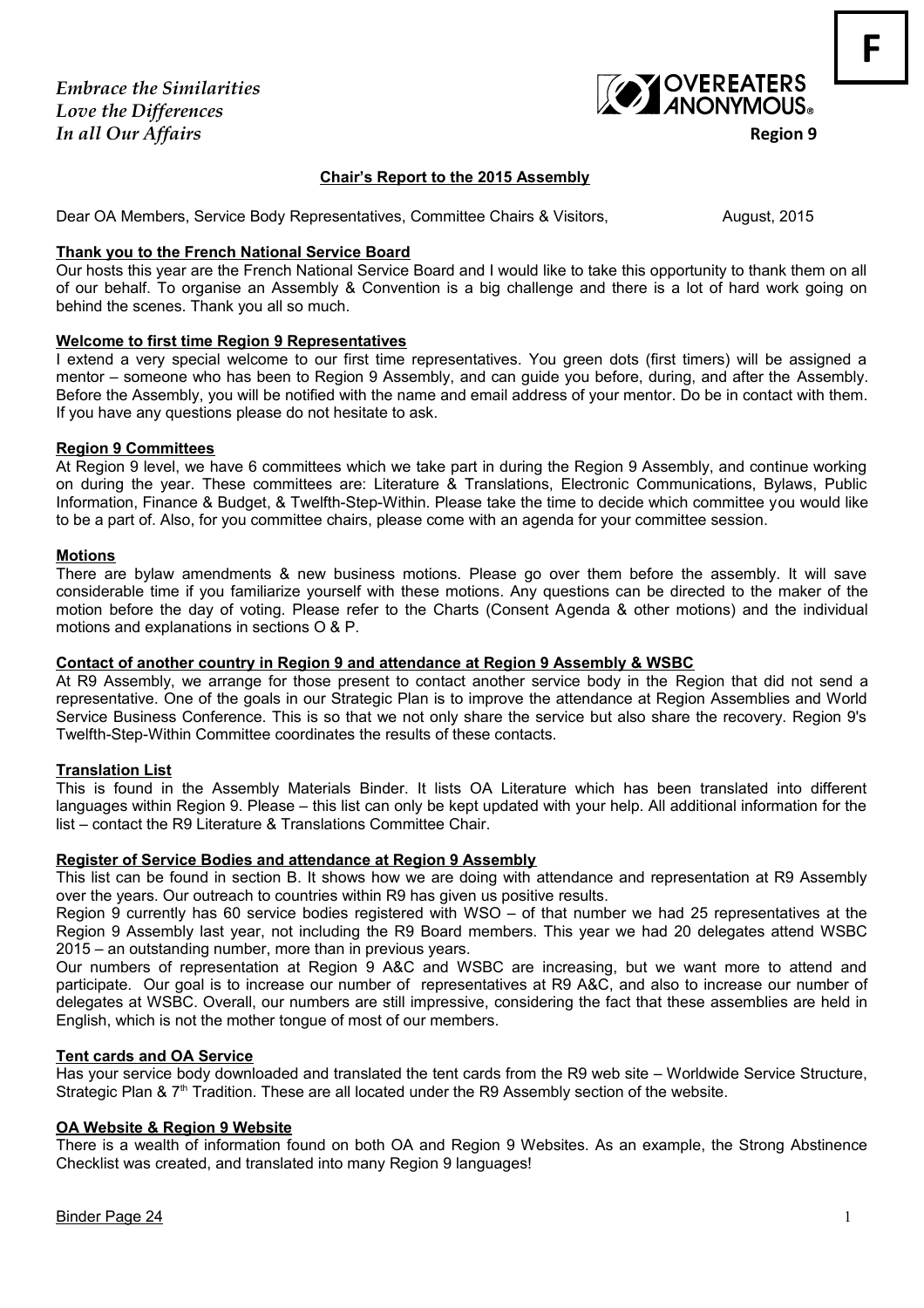# **Region 9 Newsletter**

Our newsletter has been filled with exciting articles this year. We can read shares about Region 9 A&C, Service in OA, Working All Twelve Steps, Sponsorship, WSBC, and Going to Any Length...Not to Break My Abstinence. Anyone interested in contributing articles, contact the Newsletter Coordinator.

#### **Region 9 Tradition 7 Items**

At the Region 9 A&C, you will be able to buy the Luggage Tags and the Card Cases. These were created as R9 Fundraisers, so please support R9 by purchasing these items, and taking them back to your SB to sell.

#### **Region Chairs Committee (RCC)**

As you may be aware – one of the tasks as R9 Chair is to represent our Region at the Region Chairs Committee (RCC) meetings. There are three of these in each calendar year.

The 1<sup>st</sup> RCC Meeting was held during the week of the WSBC in Albuquerque in April/May this year. The purpose of this meeting was to finalize the forum (presented by the RCC during WSBC), meet with the BOT, hold RCC elections, and plan for the coming year. We also brainstorm (Region Chairs & Trustees) on the SOP, and I am thrilled to tell you that a project which R9's PI Committee was creating will become part of "Carrying the Message". My report was sent out through email and posted on the Region 9 website. Also, a shorter report was found in the R9 May Newsletter.

The  $2<sup>nd</sup> RCC$  Meeting will be held towards the end of August in Albuquerque. This is with the RCC and the Board of Trustees (BOT). The main focus of these meetings is to work on the Strategic Plan (SOP). You will receive a report of the 2<sup>nd</sup> RCC meeting in another mailing of the R9 Assembly material.

The  $3<sup>rd</sup>$  RCC Meeting will be held in October in Region 10 – in Brisbane, Australia. This is held in a different region every year. The purpose here is to observe the assembly & convention of another region, to give our experience, strength and hope at their A&C, and to bring back valuable information to our own regions. I will also send out a report after this 3rd RCC Meeting will be held.

The purpose of the RCC is to provide a channel of information and communication between members and the Board of Trustees through the regions and to provide a network for the purpose of sharing resources and solutions. We Region Chairs need to take on service in this committee, and to help and support each other.

We have discussed our Strategic Plan at our previous Region 9 Assemblies and this has been mentioned in many previous reports. As a Region Chair – I am tasked to help facilitate our Region in fulfilling various aspects of that plan. We will be speaking about this at the assembly and how it can fit in with our Region 9 committees. A copy of the current Strategic Plan is included in the assembly materials – section F. Our 3 year plan (2014 – 2016) has been divided into three goals :

Increase focus on actions required for Abstinence; the necessity of Working all Twelve Steps; and individual's responsibility to Carry the Message

#### **Meeting Information and meeting list accuracy.**

It is very important for your service body to continuously update your meeting list information and to update the WSO records. If you don't already know, please find out how this is done in your SB before coming to the R9 Assembly.

#### **OA Finances at WSO level & Region 9 Contributions**

Although Region 9 is in a very different situation than most other regions (using some of our Tradition 7 within our SB for OA literature translations and public information), we still don't contribute enough to Region 9 or World Service to be self supporting. This is something we need to address.

#### **Lifeline**

Lifeline is still in need of our help. Whether we, as individuals, take out a subscription, or for our group, or to subscribe for a copy to go to healthcare professionals, we want to do more. Lifeline is such a source of inspiration – we want to keep it alive. This year at the Region 9 Convention, we will offer, once again, a subscription to Lifeline from Region 9 (as part of a fund raiser).

#### **Emails Received and Replied**

This is a very valuable tool and I have been trying to reply to all emails within a couple of days upon receipt. Along with that, I have been sending more information out through email, such as the monthly Region 9 Chair's message, and keeping in contact with the R9 Board members, R9 Trustee, BOT's, WSO, R9 committee chairs, and individual OA members and SB's within R9. An ordinary month of incoming and outgoing emails comes to almost 500 emails per month.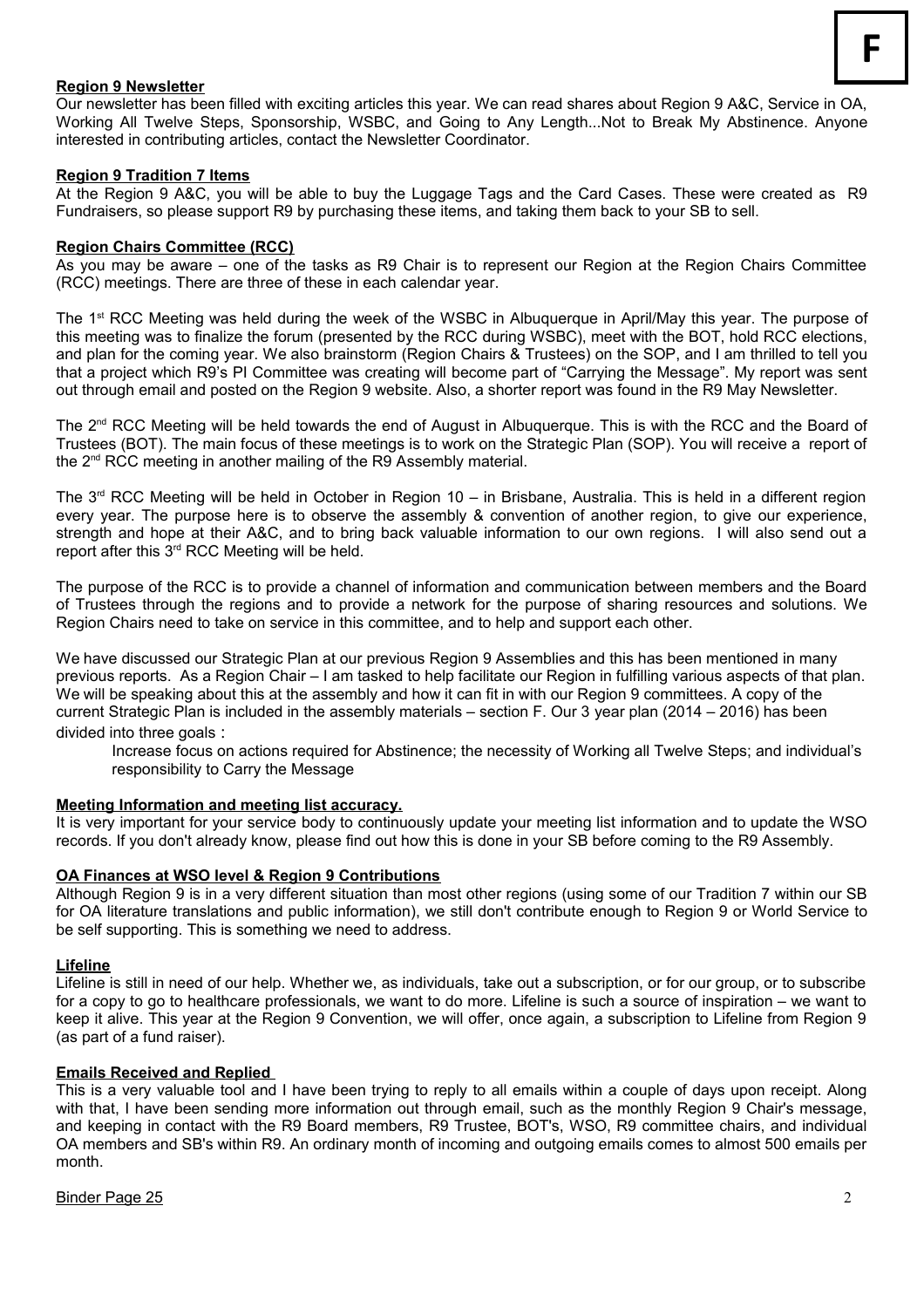### **Thanks for allowing me to serve**

I would like to take a moment to thank everyone – the R9 Secretary, Treasurer, Trustee, Banker, all the Committee Chairs, Newsletter Coordinator, and each one of you, for helping to make my service as Region 9 Chair easier. The amazing work that we have done this last year touches me deeply. I am so grateful for being able to serve you all in this service position for the past 4 years.

Thank you, again. Susan, Region 9 Chair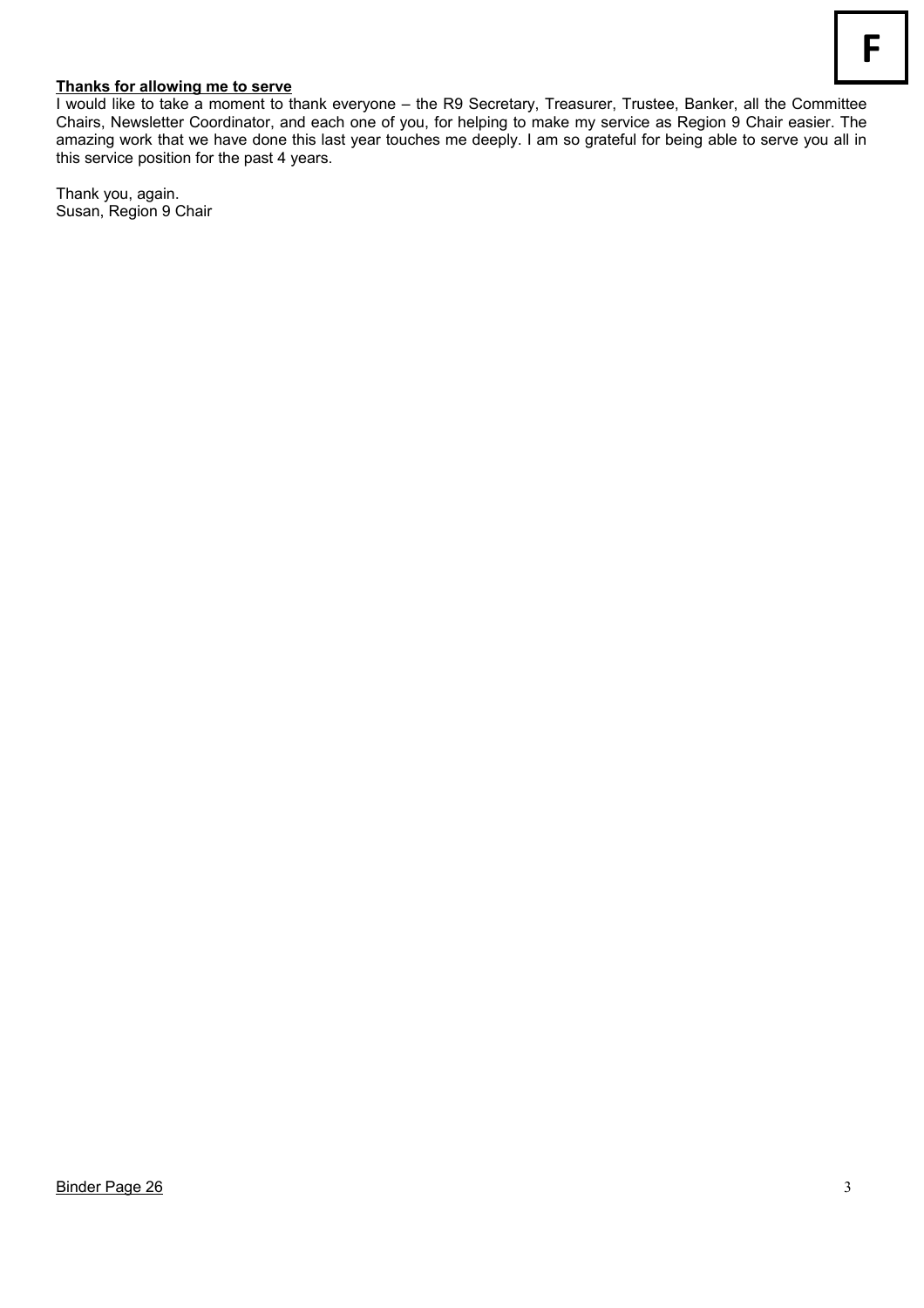# **Board of Trustees 2014 – 2016 STRATEGIC PLAN THREE-- ‐YEAR FOCUS: OUR PRIMARY PURPOSE**

# *Our primary purpose is to abstain from compulsive eating and to carry the message of recovery through the Twelve Steps of OA to those who still suffer.*

*Getting and staying abstinent • Carrying OA's message to those who still suffer within and outside the Fellowship •*

*Working the Steps to stay abstinent and recover* • Personal responsibility: *Lam the message* • The message: We abstain from compulsive eating and work

*OA's 12 Steps to stay abstinent and recover physically, emotionally, and spiritually. • We practice the principles in all our affairs •*

*We are happy, joyous, free, whole, and well, and we are abstinent under ALL circumstances*

|                                                                | <b>GOALS</b>                                               | <b>TASKS</b>                                                | <b>ASSIGNED</b><br><b>PARTY</b> | <b>SCHEDULED</b><br><b>COMPLETION</b> | <b>STATUS</b> |  |  |
|----------------------------------------------------------------|------------------------------------------------------------|-------------------------------------------------------------|---------------------------------|---------------------------------------|---------------|--|--|
| $\overline{2}$<br>$\bf{0}$<br>$\overline{\mathbf{1}}$<br>4     | Increase focus on actions<br>required for Abstinence       | Create an ABSTINENCE MADE SIMPLE Program                    |                                 |                                       |               |  |  |
|                                                                |                                                            | 1) Workshop formats<br>- Abstinence Power Point             | <b>RCC</b>                      | Mar--14                               | Complete      |  |  |
|                                                                |                                                            | - The Difference Between<br>Abstinence and a Plan of Eating | <b>BOT Subcommittee</b>         | $Nov-14$                              | Complete      |  |  |
|                                                                |                                                            | 2) Strong Abstinence Checklist                              | <b>BOT Subcommittee</b>         | May--14                               | Complete      |  |  |
|                                                                |                                                            | 3) Abstinence literature resource guide                     | <b>BOT Subcommittee</b>         | Aug--14                               | Complete      |  |  |
| $\overline{2}$<br>$\overline{\mathbf{0}}$<br>$\mathbf{1}$<br>5 |                                                            | Create a STEPS MADE SIMPLE Program                          |                                 |                                       |               |  |  |
|                                                                | Increase focus on the necessity<br>of working ALL 12 Steps | 1) Lifeline/ASA Column featuring trustee/RC                 | <b>Teresa</b>                   | 9/15/2014                             | Complete      |  |  |
|                                                                |                                                            | articles on topic                                           | Margie                          | 10/15/14                              | Complete      |  |  |
|                                                                |                                                            |                                                             | Karen                           | 11/15/14                              | Complete      |  |  |
|                                                                |                                                            |                                                             | Tina                            | 12/15/14                              | Complete      |  |  |
|                                                                |                                                            |                                                             | Amy                             | 1/15/15                               | Complete      |  |  |
|                                                                |                                                            |                                                             | Gloria                          | 3/15/15                               | Complete      |  |  |
|                                                                |                                                            |                                                             | Linda J                         | 4/15/15                               | Complete      |  |  |
|                                                                |                                                            |                                                             | Nancy                           | 5/15/15                               | Complete      |  |  |
|                                                                |                                                            |                                                             | <b>Vicki</b>                    | 6/15/15                               |               |  |  |
|                                                                |                                                            |                                                             | Diana                           | 7/15/15                               | Complete      |  |  |